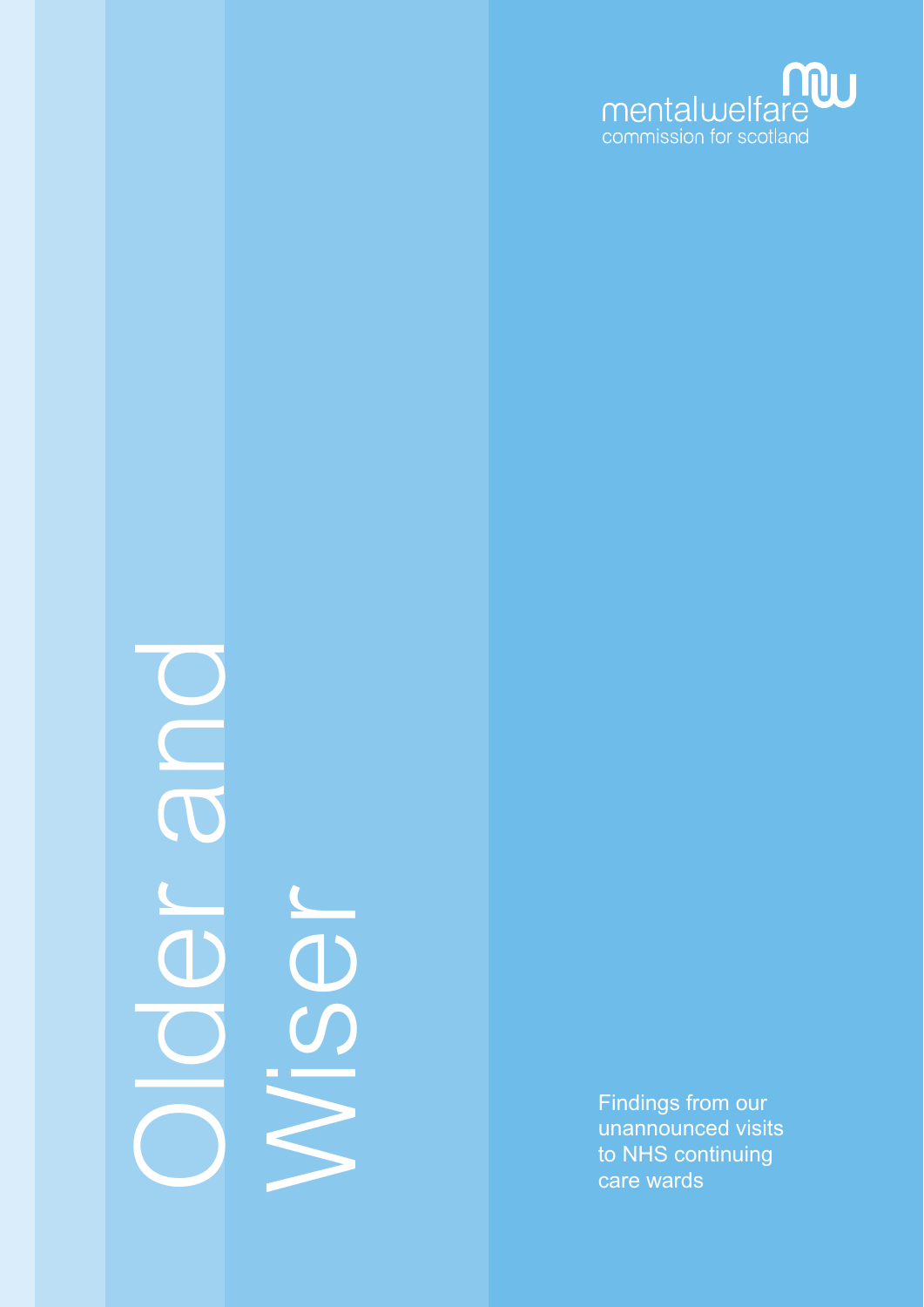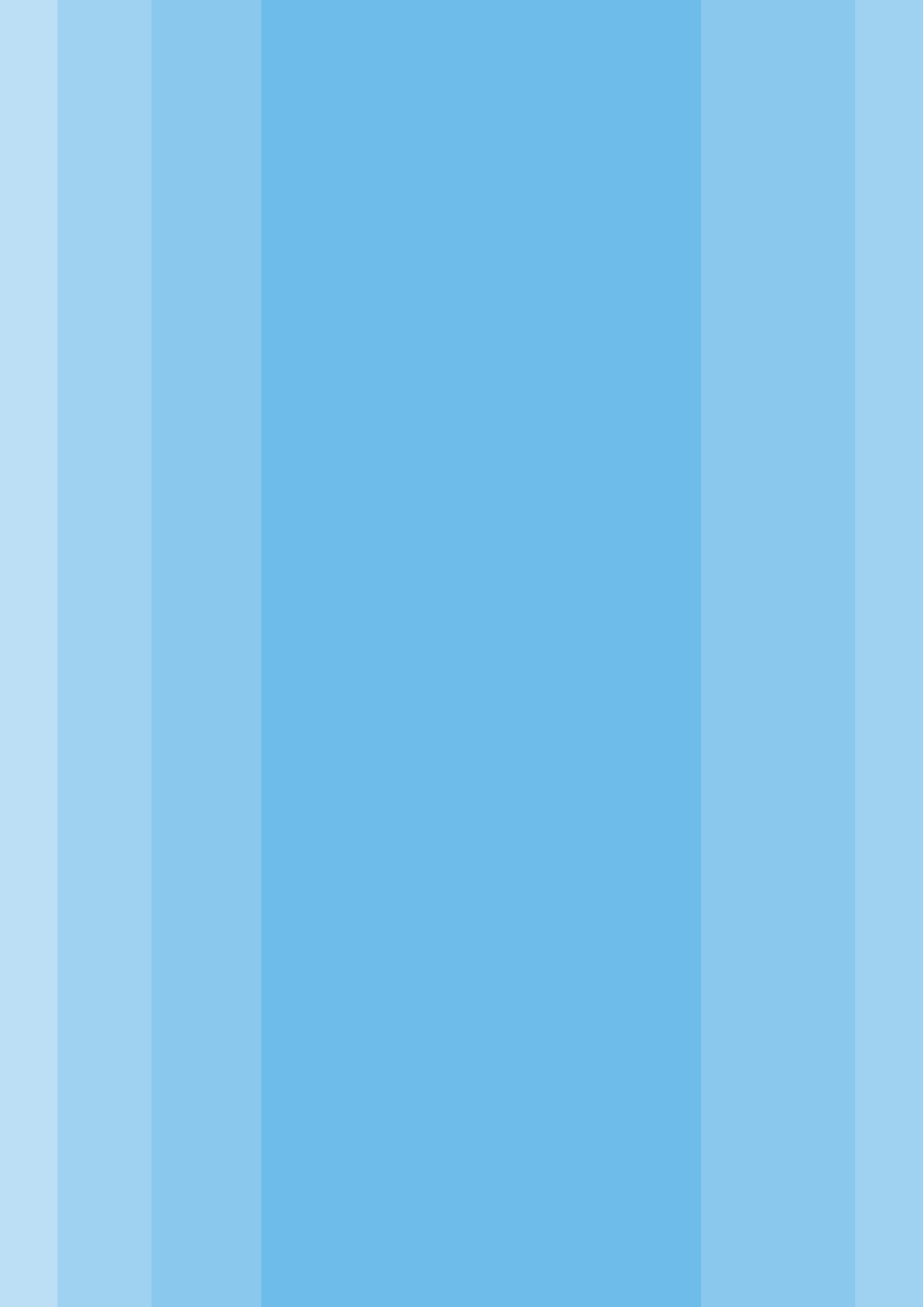#### **Who we are**

We are an independent organisation working to safeguard the rights and welfare of everyone with a mental illness, learning disability or other mental disorder. Our duties are set out in mental health law.

We're made up of people who have understanding and experience of mental illness and learning disability. Some of us have a background in healthcare, social work or the law. Some of us are carers or have used mental health and learning disability services ourselves.

We believe that everyone with a mental illness, learning disability or other mental disorder should

- be treated with dignity and respect;
- have the right to treatment that's allowed by law and fully meets professional standards;
- have the right to live free from abuse, neglect or discrimination;
- get the care and treatment that best suits his or her needs; and
- be enabled to lead as fulfilling a life as possible.

#### **Our visits**

The Commission visits people in a range of settings throughout Scotland. As part of our programme we visit people who are receiving care and treatment in hospital settings. Many of those people are older and affected by dementia. For some, their physical and mental needs are such that they require intensive nursing care and support as well as regular medical supervision and intervention. That level of care is mostly provided in NHS continuing care hospital wards.

The care and treatment needs that these units are set up to meet are complex and challenging. Many of the people who are patients in these wards have dementia, but some have other types of mental illnesses and many have physical illnesses associated with old age. For some people, their illnesses can affect their behaviour in way that can pose a risk to themselves or to others. If you or someone close to you had these kinds of needs, it is very likely you would want to be cared for and treated in a pleasant environment by staff who have the skills and resources necessary to provide kindly and sophisticated professional care.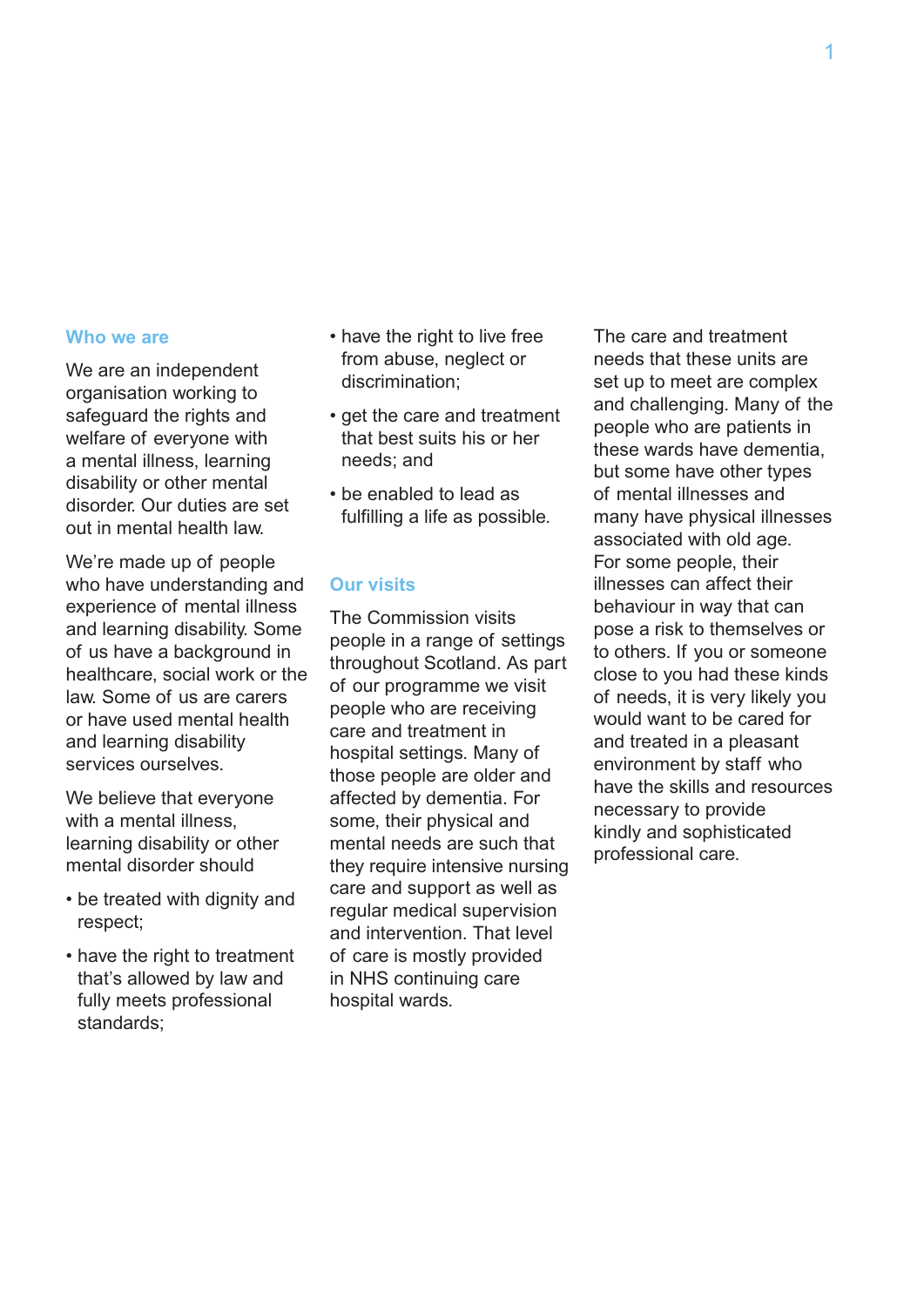Continuing care for people with dementia does not have a very high profile in the public consciousness. This is surprising given the projected growth of the number of people with dementia over the next 20 years. Alzheimer Scotland project an increase from around 58,000 in 2007 to around 102,000 in 2031. We decided to carry out an unannounced visit to a number of NHS continuing care wards for older people, to meet with patients and staff and build a picture of the kind of care that someone could expect to receive if admitted to hospital in Scotland today. On our visits we were interested, not just in the kind and quality of care available; we also wanted to gain an impression of the general quality of life for the patients who live in these facilities.

No-one would argue with the precept that care and treatment should be based on individual needs. The trouble is that many factors can mitigate against this. Resources, organisation and philosophy of care, attitudes and staff training all have a part to play. We were particularly interested to gain an impression, from the specific areas of care that we looked at, as to whether care for people in continuing care wards is driven more by individual need or more by resource availability.

#### **Why carry out unannounced visits?**

We have found through experience that unannounced visits help give a clear and uncluttered view of a care setting as it carries out its day-to-day operation. We were generally welcomed by patients and staff, who were very willing and happy to give their views on the places we visited.

### **How we carried out the visits**

We visited 16 continuing care wards across Scotland. Some of these wards were also used to assess individuals' care needs before they were moved to other care settings. Our visits were unannounced and took place in the early evening. Each ward was visited by 2 or 3 Commission staff who met with patients and any relatives or carers who were present. We took time to look around the wards to gain an impression of the environment. We asked staff a number of questions about the care being given in the wards. We examined 2 sets of notes in each ward, paying particular attention to the assessment of needs and the way those identified needs were being met. By looking at these different sources of information we were able to build a picture of care in the wards that we visited.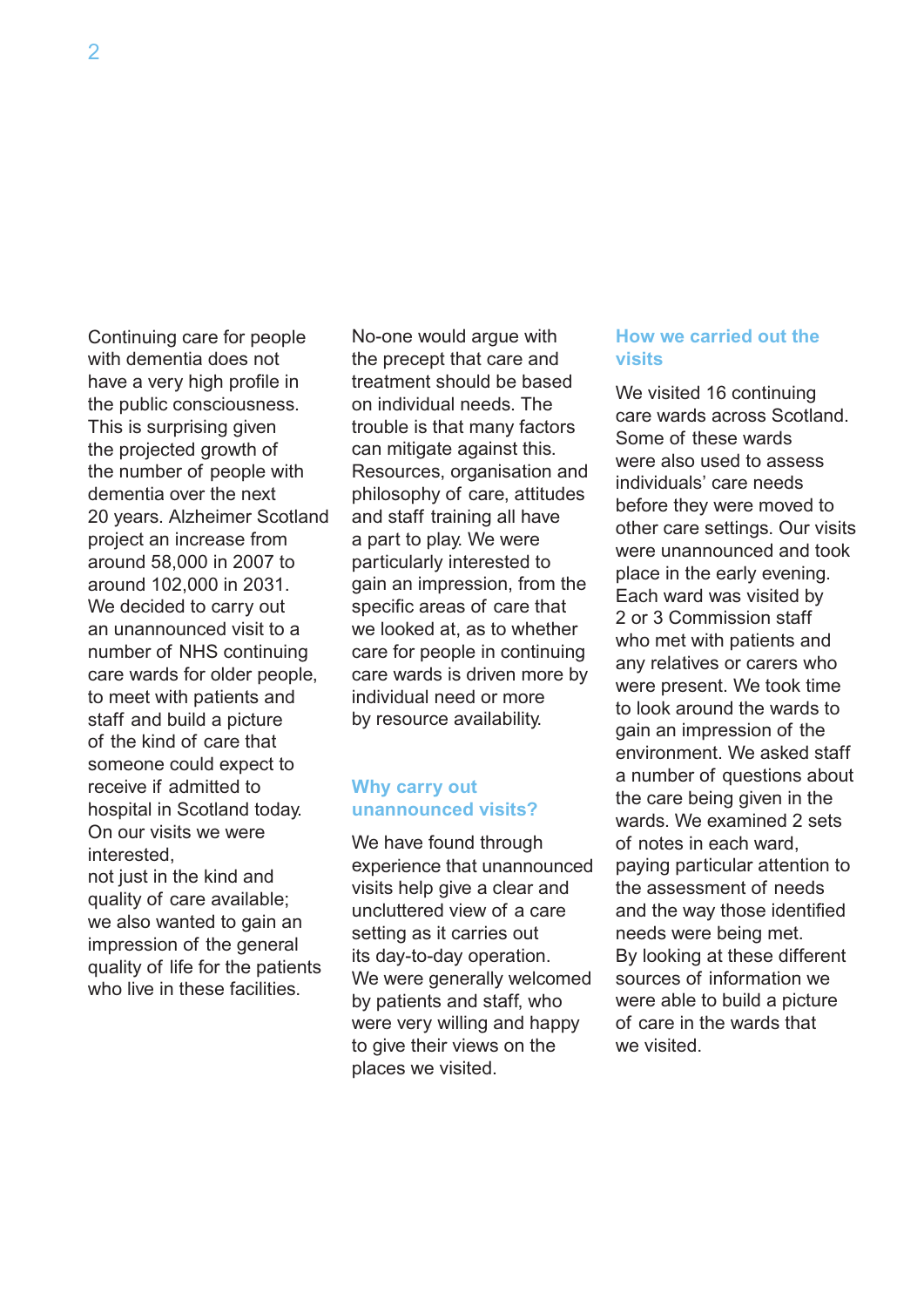#### **Table 1**

#### **Wards visited and number of patients**

|                         |                       |             | <b>Male</b> | <b>Female</b> |
|-------------------------|-----------------------|-------------|-------------|---------------|
| <b>Hospital</b>         | Ward                  | <b>Beds</b> | patients    | patients      |
| Stratheden              | <b>Bayview</b>        | 12          | 9           | 0             |
| Vale of Leven           | Fruin                 | 14          | 3           | 9             |
| Kelso                   | Poynder View          | 16          | 5           | 9             |
| <b>Ayrshire Central</b> | Pavillion 1           | 18          | 8           | 4             |
| <b>Gartnavel Royal</b>  | <b>Tate House</b>     | 22          | 4           | 17            |
| <b>Whyteman's Brae</b>  | Seaview               | 28          | 6           | 9             |
| Murray Royal            | Kinclaven             | 12          | 8           | 4             |
| <b>New Craigs</b>       | <b>Torvean</b>        | 12          | 9           | 3             |
| Tippethill              | Rosebery              | 30          | 0           | 28            |
| Huntly                  | Gordon Villa          | 12          | 3           | 5             |
| REH                     | Canaan                | 20          | 0           | 20            |
| Bonnybridge             | Ward 3                | 24          | 13          | 7             |
| Rosslynlee              | CC <sub>1</sub>       | 12          | 0           | 12            |
| Ravenscraig             | Dunrod F              | 26          | 10          | 12            |
| Cleland                 | <b>Parkside North</b> | 15          | 0           | 15            |
| Liff                    | Ward 19               | 17          | 14          | 0             |
| <b>Totals</b>           |                       | 290         | 92          | 154           |

### **Information to patients and relatives**

Hospital admission for anyone can be confusing and bewildering. For an elderly or infirm person with dementia, moving into a strange new environment can be frightening. It is important that as much as possible can be done to communicate effectively and that information is available for the person being admitted and his or her relatives. When possible, preparing people for admission to hospital is essential and staff must use their skills in communicating and anticipating the anxieties and concerns that someone coming into hospital may experience. It is also important to have written information for patients and relatives that lets them know what to expect, who does what and gives a picture of what services, facilities and activities are available. Whilst staff in most areas were aware of the information that should be available, less than half of the areas

had information on display regarding how to get specific information about the ward,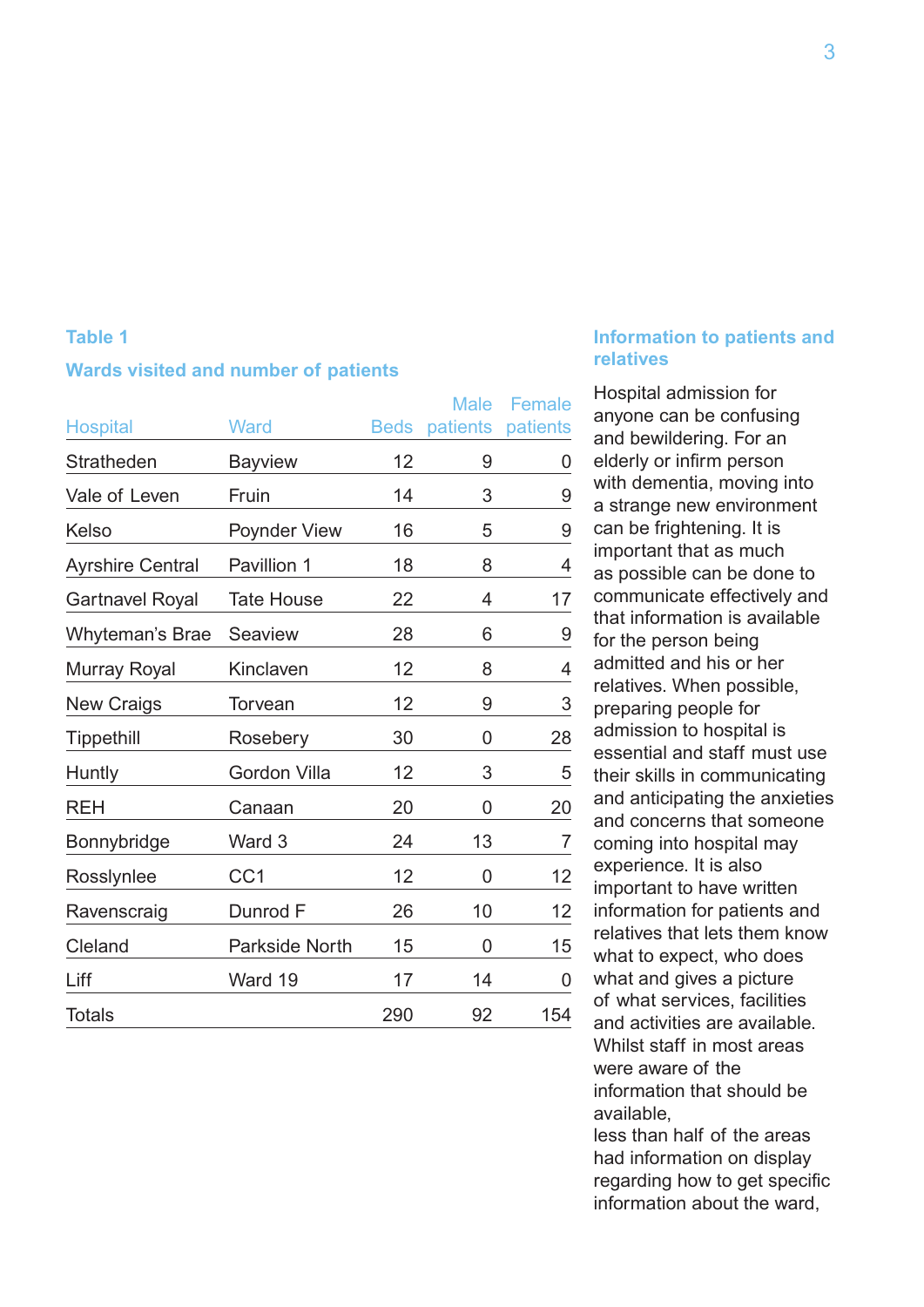or about particular medical conditions. No information was found to be in any language other than English. We think that services should be clear about the minority ethnic groups that they may have to care for and have appropriate written material available.

#### **What relatives said**

Of the relatives we spoke to 11 agreed to give their views about care in the wards visited. We asked them about the level of information they had received. The response was somewhat mixed with 7 stating they had received good information on dementia and 10 saying they were informed of treatment changes. 9 relatives said that they felt welcomed into the ward, with 8 agreeing they were encouraged to participate in the care of the patient.

However, not all were aware of who their relative's doctor was, or the nurse who coordinated their relative's care on the ward.

The relatives we spoke to had some clear ideas about how life could be improved on some of the wards. These are some of their suggestions:

- more staff time to spend with patients
- more stimulation and activities on the ward
- more time away from hospital
- wider and more appropriate television channel choice
- improved food
- places to store patients' favourite food
- en-suite toilet facilities
- more storage space for clothes

This said, there was – praise for staff and the level of care provided

*"Staff are more than helpful, it's a great place" (relative – Pavillion 1 Ayrshire Central).*

*"The staff really care" (relative – Parkside Ward, Clelland Hospital).*

We were interested to see that 6 of the wards visited could offer overnight accommodation to relatives of patients who were very ill. We thought this to be sensitive to the needs of relatives and very good practice. We encourage other services to provide the same facilities.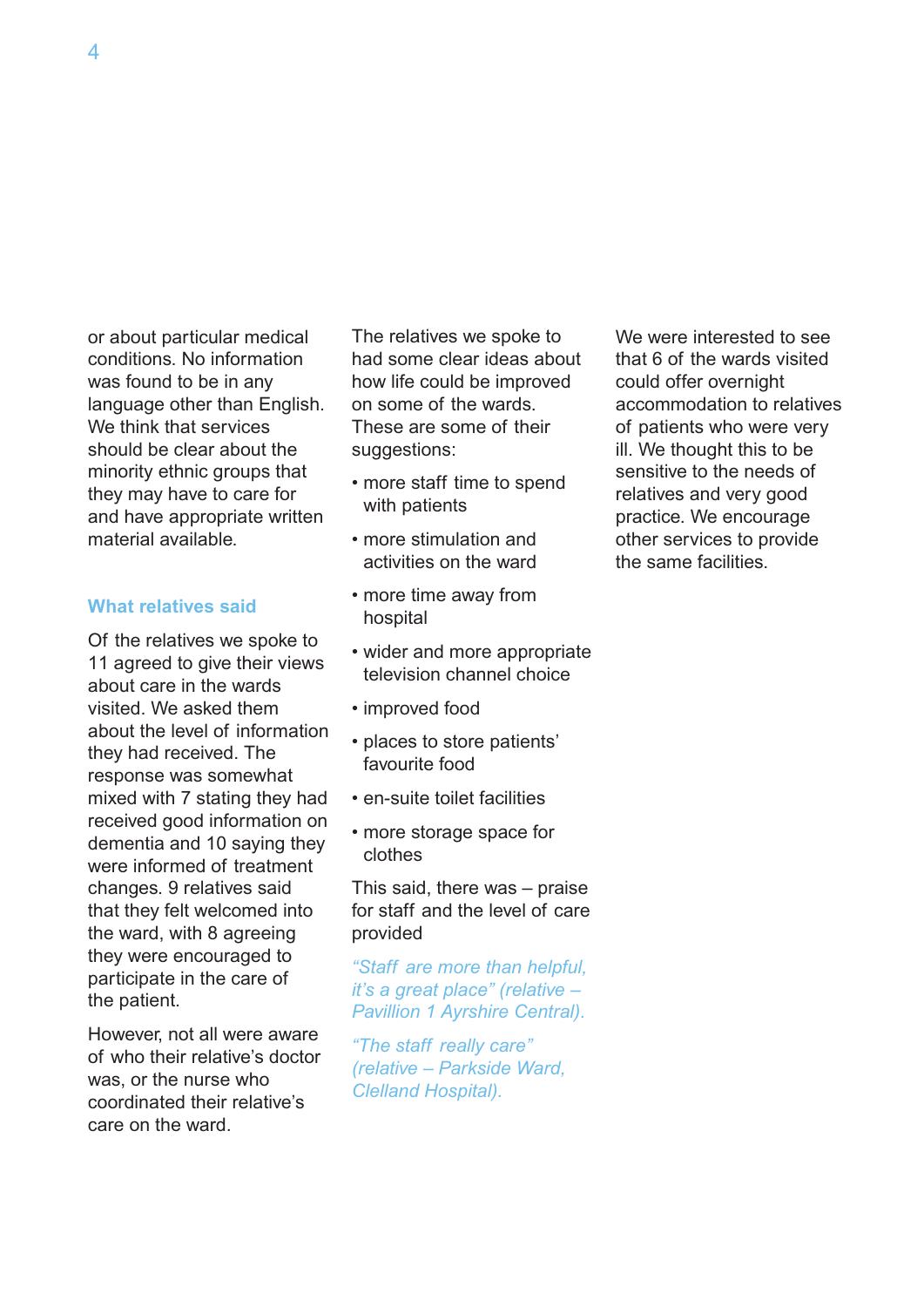#### **Environment – Quality**

*"... it should be recognized that the role of the physical environment need not be limited to the simple provision of shelter; the environment represents a potentially important, albeit frequently underused, therapeutic intervention..."* <sup>1</sup>

Given that continuous care wards can be 'home' to a patient for some time, we were particularly interested in the quality of the environment in the places we visited. It can be hard to provide a homely environment in a hospital setting, but it can be done. We were looking for thoughtful and innovative ways of helping people with dementia live comfortably in their environment. Things like safe, easily accessible areas with signage that is recognisable to people whose memory and orientation may be affected by dementia. Simple things can help in big ways. Signs to the toilet that can be easily recognised can

help avoid problems with incontinence. A picture on a door can help someone with memory problems recognise their bedroom. Having recognisable focal points, like a fireplace, in a day room can help give a domestic scale and friendliness to a hospital ward. Limiting noise can reduce confusing and unnecessary stimulation and make the environment more restful. There is nothing worse than a loud radio playing in one area and a

TV in another, both within earshot. Good lighting is also essential, the older we all get the more light we need to read and to see what is going on around us. The risk of falling can increase with age so it is particularly important that wards are, within reason, tidy to reduce the risk of tripping up over something left lying around, like lifting equipment or a parked wheelchair. Environments that are clean and fresh help to promote a general feeling of wellbeing.

We were pleased to see, and hear, that none of the wards visited had noise problems. All but one had quiet areas where patients could find some peace and quiet. Our visitor to Bayview Ward in Stratheden Hospital was heartened by *"the pleasant buzz of conversation and laughter in the sitting room from patients, staff and their visitors"*. However another of our visitors commented on another environment that was *"a safe, protective environment with dedicated staff but totally bland, unstimulating and not dementia friendly"*.

In general, all of the wards visited were reasonably clean, although in 3 wards visitors noted that unpleasant smells were apparent. In all the wards visited redecoration had taken place at some time over the last 5 years. However, only 6 of the areas were noted to be dementia friendly in their decor. We observed that 12 of the wards were well ventilated and had good natural light.

#### <sup>1</sup> Weisman *et al* 1991 cited by Archibald C. Specialist Dementia Units: A Practice Guide for Staff Dementia Services Development Centre 1997.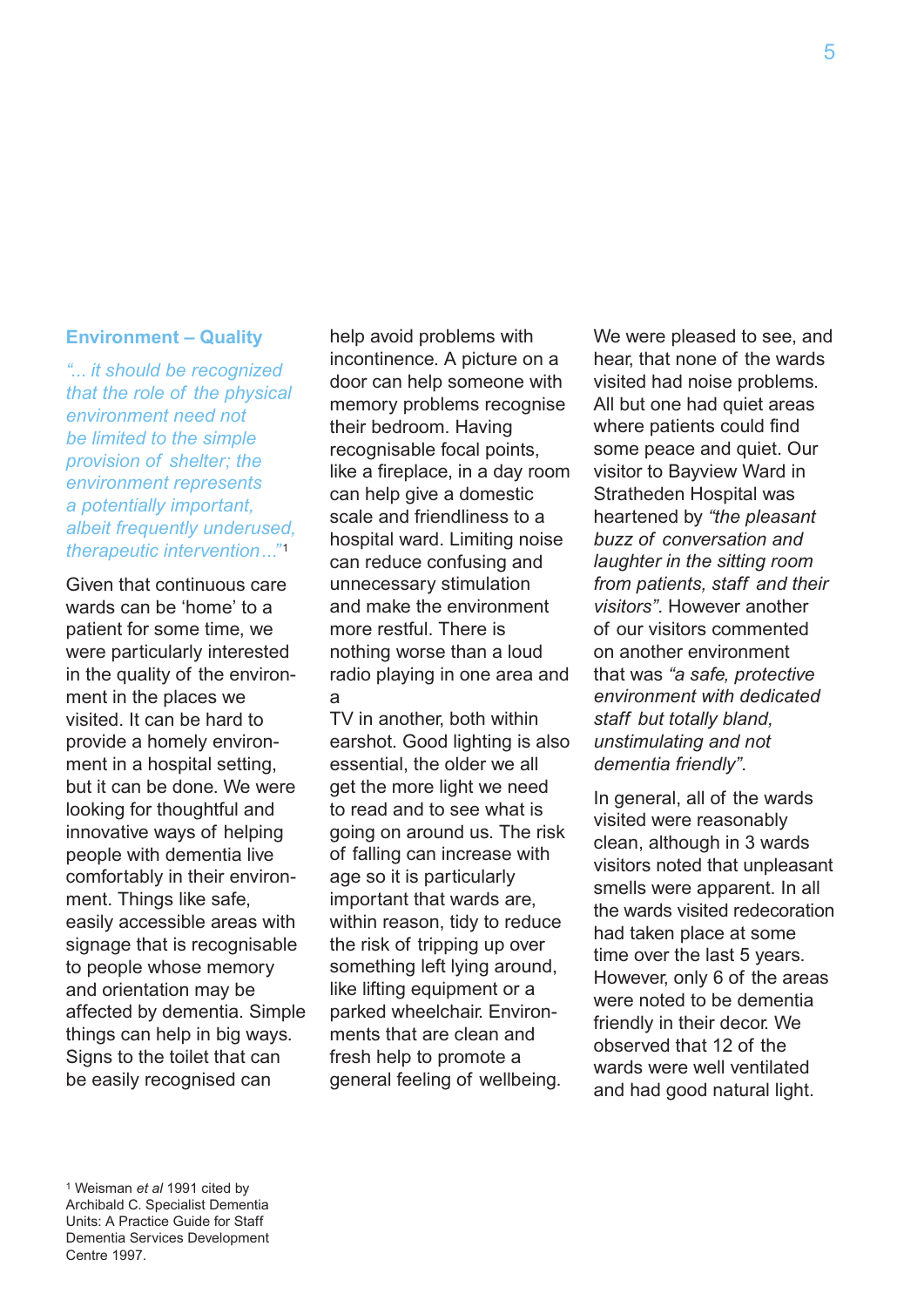We noted that 9 of the wards observation was of the wide range of quality of environments across NHS wards.

The most striking

We were concerned to hear that 5 of the wards visited had significant problems with temperature control. Only 5 of the wards visited had good, clear signage. While this was disappointing, it is something that can be easily, and cheaply, rectified.

One of our visitors commented that Pavillion 1 in Ayrshire Central Hospital was *"bleak, institutional and depressing"* whilst in contrast the visitor to Ward 3 in Bonnybridge Hospital found it to be *"sensitively designed for dementia patients"*. Staff do not want to care for patients in an unpleasant or unsuitable environment and many of those we spoke told us of the improvements they would like to see. There were some wry comments made by staff about the quality and suitability of some wards. One nurse said that she was looking forward to her ward being refurbished and upgraded in 2007. She said *"I'm looking forward to moving into the new century"*. However, she meant the 20th, not the 21st century.

had direct access to enclosed garden areas, but only 7 of these gardens were designed to be dementia friendly, having easy to walk on wide pathways with seating dotted along the paths and raised flower beds.

Some improvements require major financial investment, but many can be achieved with limited resources and imaginative thinking.

Perhaps the most striking observation was of the wide range of quality of environments across NHS wards that are fulfilling the same function. Some homely and reassuring, some not. One of our visitors commented *"I left with a real sense of disquiet"*.

### **Privacy and dignity**

In 11 of the wards, bedrooms were noted to be easily accessible, but only 5 of the 16 wards had single rooms and 8 wards were noted to be single sex accommodation. Disappointingly, 3 of the wards that were mixed sex environments had little or nothing in place to cope with the issues encountered.

The wards for this particular age group inevitably have to deal with physical ill-health on a regular basis. It was encouraging to find that 9 of the wards had quiet areas, where people with physical illness could be nursed in peace and with privacy and dignity. In saying that, however, all wards should be able to offer appropriate facilities for very ill people.

Unfortunately only 6 of the 16 wards had facilities for relatives to stay over night.

# **Assessment of Care Needs**

We asked specific questions about assessment of care needs because we wanted to find out if people were receiving the care they needed, as opposed to what was available within that service. Initial assessments were mostly carried out by medical staff with input from other disciplines as required. Nurses and staff from other disciplines carried out further assessments following admission. In the course of asking about the care and treatment of people in the wards visited, we were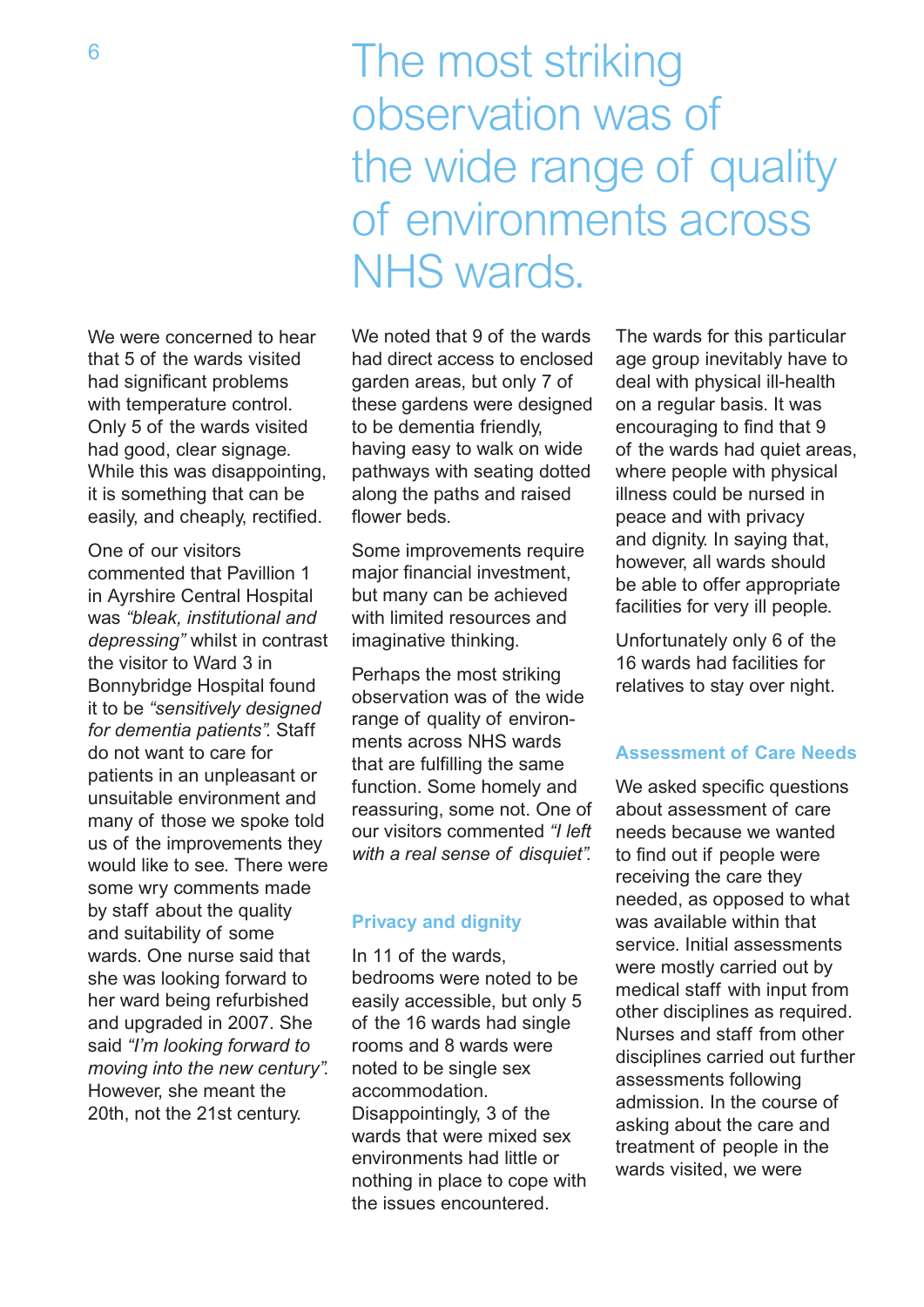struck by the variety of ways that care needs were assessed. These ranged from formal assessment tools such as the revised elderly persons disability scale (REPDS) used in 5 wards, discipline specific general assessment tools used in 10 wards and 9 wards that regularly carried out assessment of activities of daily living. Some very specific assessment tools such as Waterlow risk assessment (pressure sore risk assessment) was used in 6 areas and a general risk assessment tool used in 5 wards.

It is not for the Mental Welfare Commission to recommend the use of any particular assessment tool, but we were struck by the variety of ways that care needs were being assessed. The majority of these postadmission assessments focused on physical health care needs which, although undoubtedly essential, highlighted the lack of ongoing assessment of mental health and social care needs that we would expect given the care groups.

We did not find any information stating why particular approaches to assessments were undertaken. Given the similarity of function between the wards visited, the lack of consistency in the approach taken to, and the quality of, assessment and care planning was very striking.

The introduction of the NHS Quality Improvement Scotland Integrated Care Pathway standards for dementia care will provide an opportunity to ensure best practice in assessment.

## **Awareness of National Clinical Guidelines**

Dementia care is an area of practice that is well served by good practice guidance. The Scottish Intercollegiate Guidelines Network (SIGN) have produced two quidelines that have particular relevance to people with dementia and the staff who care for them. SIGN quideline 86(2006) relates to the management of patients with dementia and SIGN guideline 22(1998) relates to interventions for the management of behavioural and psychological aspects of dementia.

Given that a high proportion of patients in NHS continuing care units may display behavioural disturbances, we thought it was important that staff were aware of the guidelines and their recommendations relating to pharmalogical and nonpharmalogical interventions. We were disappointed to find that of the trained nursing staff we spoke to only 10 out of 16 areas had an awareness of SIGN 22 and 8 out of 16 had an awareness of SIGN 86.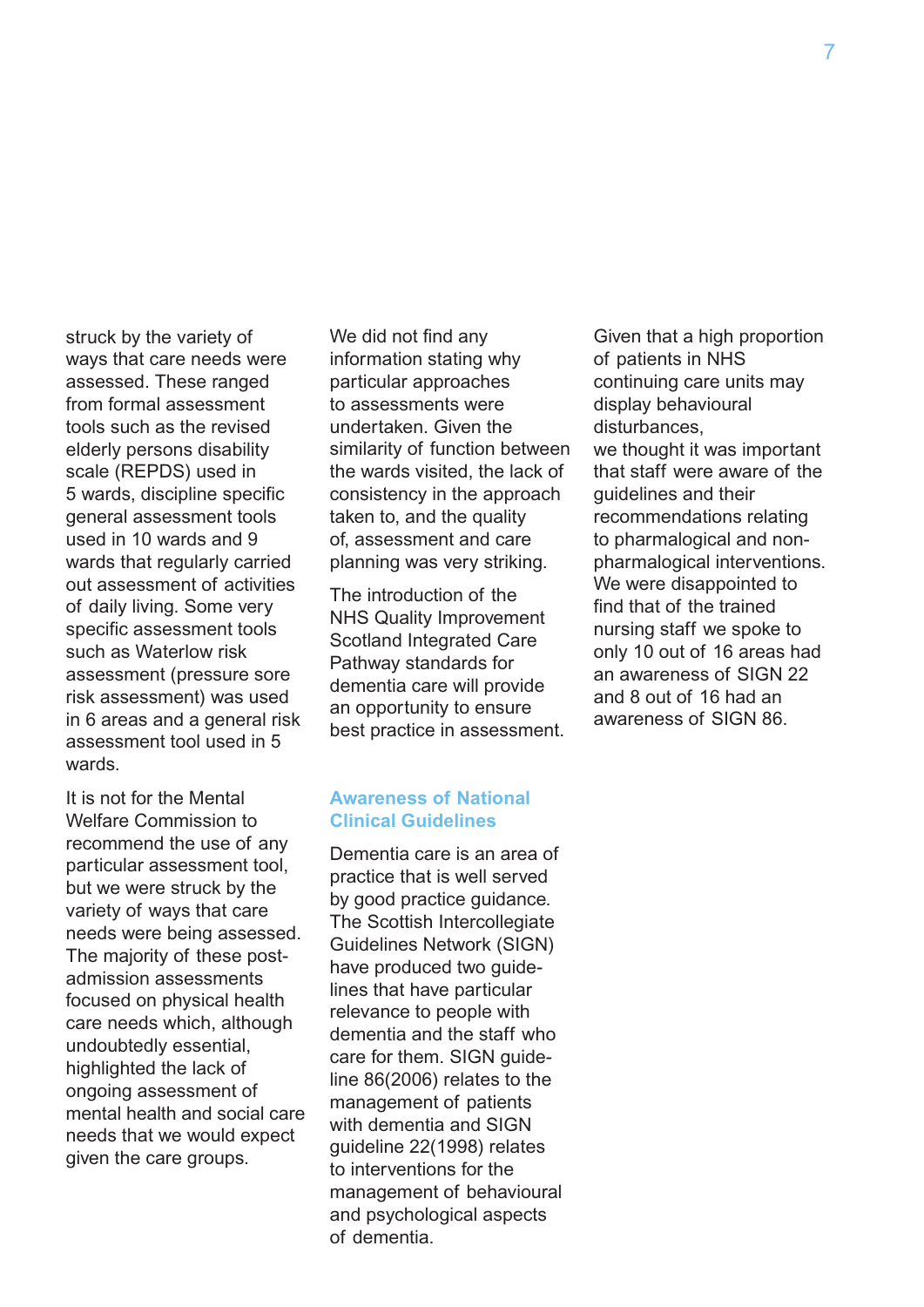# **Table 2 Information from patients**

| <b>Wards</b>   |                | <b>Named</b><br><b>Nurse</b> | Care<br>Plan | Are<br>all care<br>needs<br>met<br>in CP | Life<br>history           | Likes/<br><b>Dislikes</b> | Info<br>from       | <b>Unmet</b><br>care<br>needs<br>relatives identified |
|----------------|----------------|------------------------------|--------------|------------------------------------------|---------------------------|---------------------------|--------------------|-------------------------------------------------------|
| Dunrod         | 1              | $\checkmark$                 | $\checkmark$ | $\boldsymbol{x}$                         | $\checkmark$              | $\checkmark$              | $\pmb{\mathsf{X}}$ |                                                       |
| Dunrod         | $\overline{2}$ | $\checkmark$                 | $\checkmark$ | $\pmb{\mathsf{X}}$                       | $\checkmark$              | $\pmb{\mathsf{X}}$        | $\checkmark$       | $\checkmark$                                          |
| Parkside       | 1              | $\checkmark$                 | $\checkmark$ | $\checkmark$                             | $\checkmark$              | $\checkmark$              | $\checkmark$       |                                                       |
| Parkside       | $\overline{2}$ | $\checkmark$                 | $\checkmark$ | $\checkmark$                             | $\checkmark$              | $\checkmark$              | $\checkmark$       |                                                       |
| CC1            | 1              | $\checkmark$                 | $\checkmark$ | $\checkmark$                             | $\boldsymbol{X}$          | $\checkmark$              | $\checkmark$       | —                                                     |
| CC1            | $\overline{2}$ | $\checkmark$                 | $\checkmark$ | $\checkmark$                             | $\pmb{\mathsf{X}}$        | $\checkmark$              | $\checkmark$       |                                                       |
| Rosebery       | 1              | $\pmb{\mathsf{X}}$           | $\checkmark$ | $\checkmark$                             | $\pmb{\mathsf{X}}$        | $\pmb{\mathsf{X}}$        | $\checkmark$       |                                                       |
| Rosebery       | $\overline{2}$ | $\checkmark$                 | $\checkmark$ | $\checkmark$                             | $\checkmark$              | $\checkmark$              | $\pmb{\mathsf{X}}$ |                                                       |
| Torvean        | 1              | $\checkmark$                 | $\checkmark$ | $\checkmark$                             | $\checkmark$              | $\checkmark$              | $\pmb{\mathsf{X}}$ |                                                       |
| Torvean        | $\overline{2}$ | $\checkmark$                 | $\checkmark$ | $\checkmark$                             | $\checkmark$              | $\checkmark$              | $\checkmark$       |                                                       |
| Kinclaven      | 1              | $\checkmark$                 | $\checkmark$ | $\pmb{\mathsf{X}}$                       | $\pmb{\mathsf{X}}$        | $\pmb{\mathsf{X}}$        | $\checkmark$       |                                                       |
| Kinclaven      | $\overline{2}$ | $\checkmark$                 | $\checkmark$ | $\checkmark$                             | $\checkmark$              | $\pmb{\mathsf{X}}$        | $\checkmark$       |                                                       |
| <b>Tate</b>    | 1              | $\checkmark$                 | $\checkmark$ | $\boldsymbol{x}$                         | $\boldsymbol{X}$          | $\checkmark$              | $\boldsymbol{x}$   |                                                       |
| Pavilion       | 1              | $\checkmark$                 | $\checkmark$ | $\checkmark$                             | $\boldsymbol{\mathsf{X}}$ | $\checkmark$              | $\pmb{\mathsf{X}}$ |                                                       |
| Pavilion       | $\overline{2}$ | $\checkmark$                 | $\checkmark$ | $\checkmark$                             | $\pmb{\mathsf{X}}$        | $\pmb{\mathsf{X}}$        | $\checkmark$       | —                                                     |
| Fruin          | 1              | $\checkmark$                 | $\checkmark$ | $\checkmark$                             | $\pmb{\mathsf{X}}$        | $\chi$                    | $\checkmark$       | $\overline{\phantom{0}}$                              |
| Fruin          | $\overline{2}$ | $\checkmark$                 | $\checkmark$ | $\checkmark$                             | $\pmb{\mathsf{X}}$        | $\pmb{\mathsf{X}}$        | $\pmb{\mathsf{X}}$ |                                                       |
| <b>Bayview</b> | 1              | $\checkmark$                 | $\checkmark$ | $\checkmark$                             | $\checkmark$              | $\checkmark$              | $\checkmark$       |                                                       |
| <b>Bayview</b> | $\overline{2}$ | $\checkmark$                 | $\checkmark$ | $\pmb{\mathsf{X}}$                       | $\boldsymbol{X}$          | $\boldsymbol{X}$          | $\boldsymbol{X}$   |                                                       |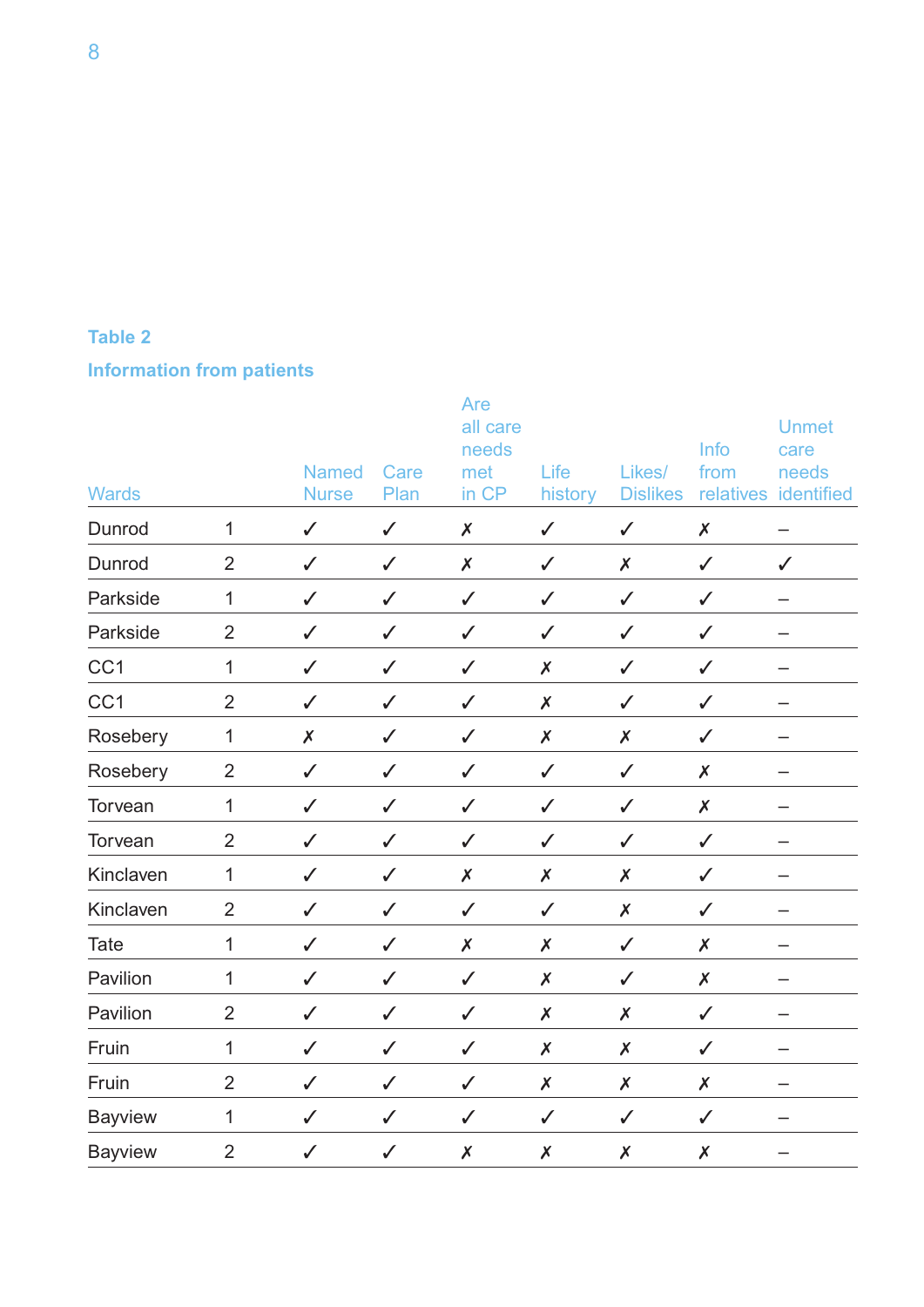# **Table 2 continued Information from patients**

| <b>Wards</b> |                | <b>Named</b><br><b>Nurse</b> | Care<br>Plan | Are<br>all care<br>needs<br>met<br>in CP | Life<br>history    | Likes/<br><b>Dislikes</b> | Info<br>from<br>relatives | <b>Unmet</b><br>care<br>needs<br>identified |
|--------------|----------------|------------------------------|--------------|------------------------------------------|--------------------|---------------------------|---------------------------|---------------------------------------------|
| 19 Liff      | 1              | $\checkmark$                 | $\checkmark$ | $\checkmark$                             | $\boldsymbol{x}$   | $\pmb{\mathsf{X}}$        | $\boldsymbol{x}$          |                                             |
| Gordon V     | 1              | $\checkmark$                 | $\checkmark$ | $\checkmark$                             | $\boldsymbol{x}$   | $\checkmark$              | $\boldsymbol{x}$          | $\checkmark$                                |
| Gordon V     | $\overline{2}$ | $\checkmark$                 | $\checkmark$ | $\pmb{\mathsf{X}}$                       | $\boldsymbol{X}$   | $\pmb{\mathsf{X}}$        | $\pmb{\mathsf{X}}$        | ✓                                           |
| 3 B'bridge   | 1              | $\checkmark$                 | $\checkmark$ | $\checkmark$                             | $\checkmark$       | $\checkmark$              | $\checkmark$              |                                             |
| 3 B'bridge   | $\overline{2}$ | $\checkmark$                 | $\checkmark$ | $\checkmark$                             | $\checkmark$       | $\checkmark$              | $\checkmark$              |                                             |
| Canaan       | 1              | $\checkmark$                 | $\checkmark$ | $\checkmark$                             | $\boldsymbol{X}$   | X                         | $\checkmark$              |                                             |
| Canaan       | $\overline{2}$ | $\checkmark$                 | $\checkmark$ | $\checkmark$                             | $\pmb{\mathsf{X}}$ | $\pmb{\mathsf{X}}$        | $\checkmark$              |                                             |
| Seaview      | 1              | $\checkmark$                 | $\checkmark$ | $\checkmark$                             | $\checkmark$       | $\pmb{\mathsf{X}}$        | $\checkmark$              |                                             |
| Seaview      | $\overline{2}$ | $\checkmark$                 | $\checkmark$ | $\pmb{\mathsf{X}}$                       | $\checkmark$       | $\pmb{\mathsf{X}}$        | $\checkmark$              |                                             |
| Poynder      | 1              | $\checkmark$                 | $\checkmark$ | $\checkmark$                             | $\checkmark$       | $\pmb{\mathsf{X}}$        | $\checkmark$              | $\checkmark$                                |
| Poynder      | $\overline{2}$ | $\checkmark$                 | ✓            | ✓                                        | $\checkmark$       | $\checkmark$              | $\checkmark$              | $\boldsymbol{\mathsf{X}}$                   |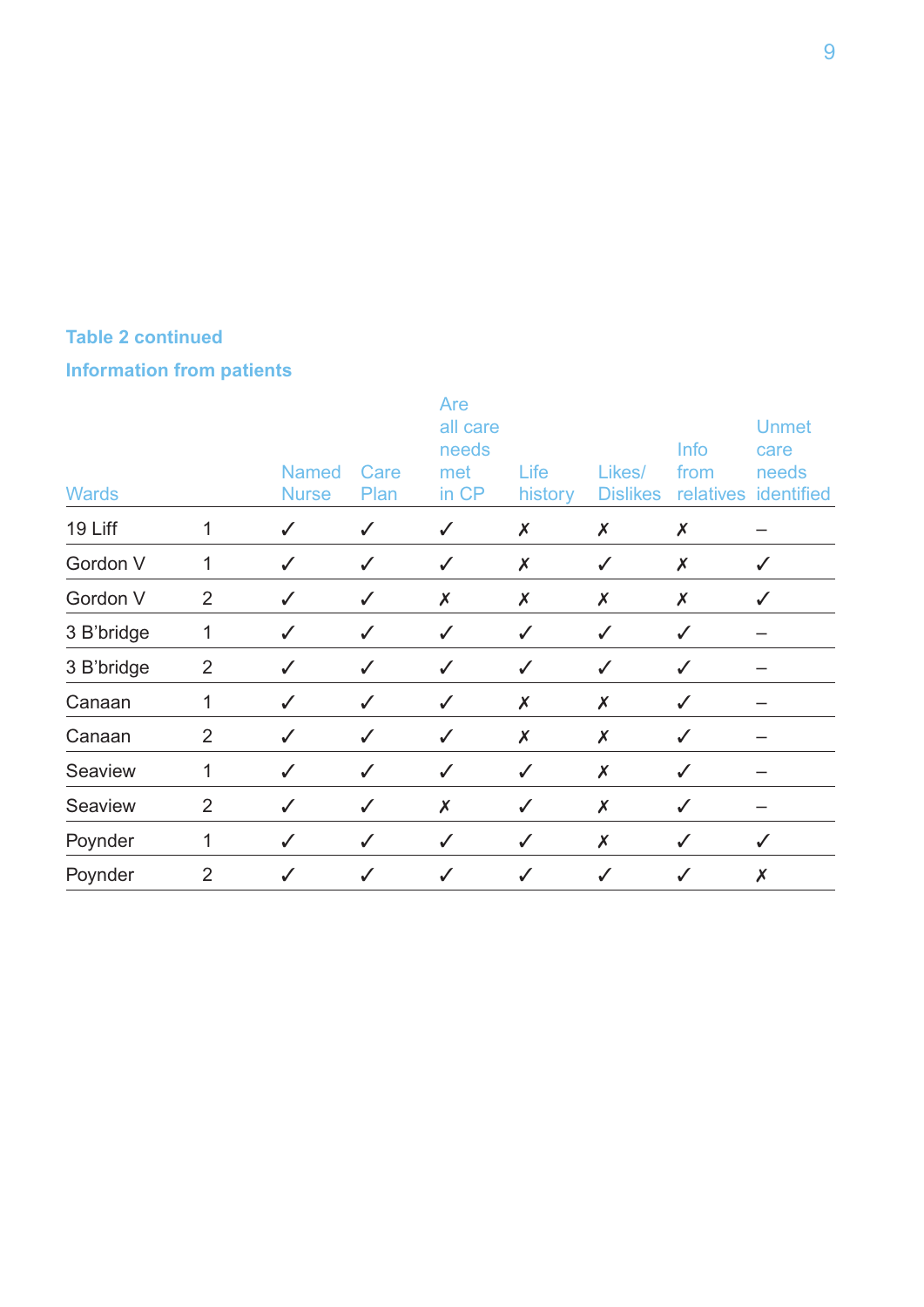We think that all patients in dementia care settings should have life histories available.

### **Use of life histories**

A detailed personal history is an essential part of an assessment of any person with dementia.<sup>2</sup> These assessments usually involve discussion with the main carer or a person who can give accurate third person information. Over and above this assessment, the availability of a life history for care staff can greatly assist in planning care and in enhancing communication with the person affected by dementia. Staff knowing who they are looking after. their likes and dislikes, their background and some idea of their life history is essential to the provision of good care. Life histories can help in the understanding of the ethnic and cultural backgrounds of residents from minority groups. The recognition of the individuality of someone receiving care reduces the risk of institutional care practices. We were particularly interested to see if there was evidence of individual life histories available to the staff who

were giving direct care. Half of the 29 patients whose records we examined had some form of life history. In general, staff were very positive about this approach. We think that all patients in dementia care settings should have life histories available.

# **Use of Restraint**

Dementia can affect behaviour in such a way that it places the person concerned at risk and can sometimes be a risk to others around them. Effective management of that behaviour requires very careful assessment, to understand why the person is behaving in a risky manner and to determine how best to help reduce those risks. Sometimes risk reduction might involve care interventions that constitute restraint on the person's movement. The use of restraint in any setting requires careful control. Staff using any form of restraint should have clear guidance and local policies and procedures in place. The Commission has

produced guidance on the use of restraint in its publication 3 Rights, Risks and Limits to Freedom. We took the opportunity to ask about the use of restraint and to ask staff about the availability of guidance and training in their areas.

In 12 of the 16 wards there was a policy in place regarding the use of restraint, with 11 wards having this readily available to view.14 wards indicated that mechanical restraint was used at times (mostly bed rails or lap straps), with 11 actually using some form of restraint at the time of the visit. It was concerning to note that training in restraint had been undertaken by staff in only 7 of the wards visited.

Of the 16 wards visited 2 did not have locked entry doors. 8 wards had a policy on locking the door. 3 wards had keypads that allowed capable persons to leave without asking staff.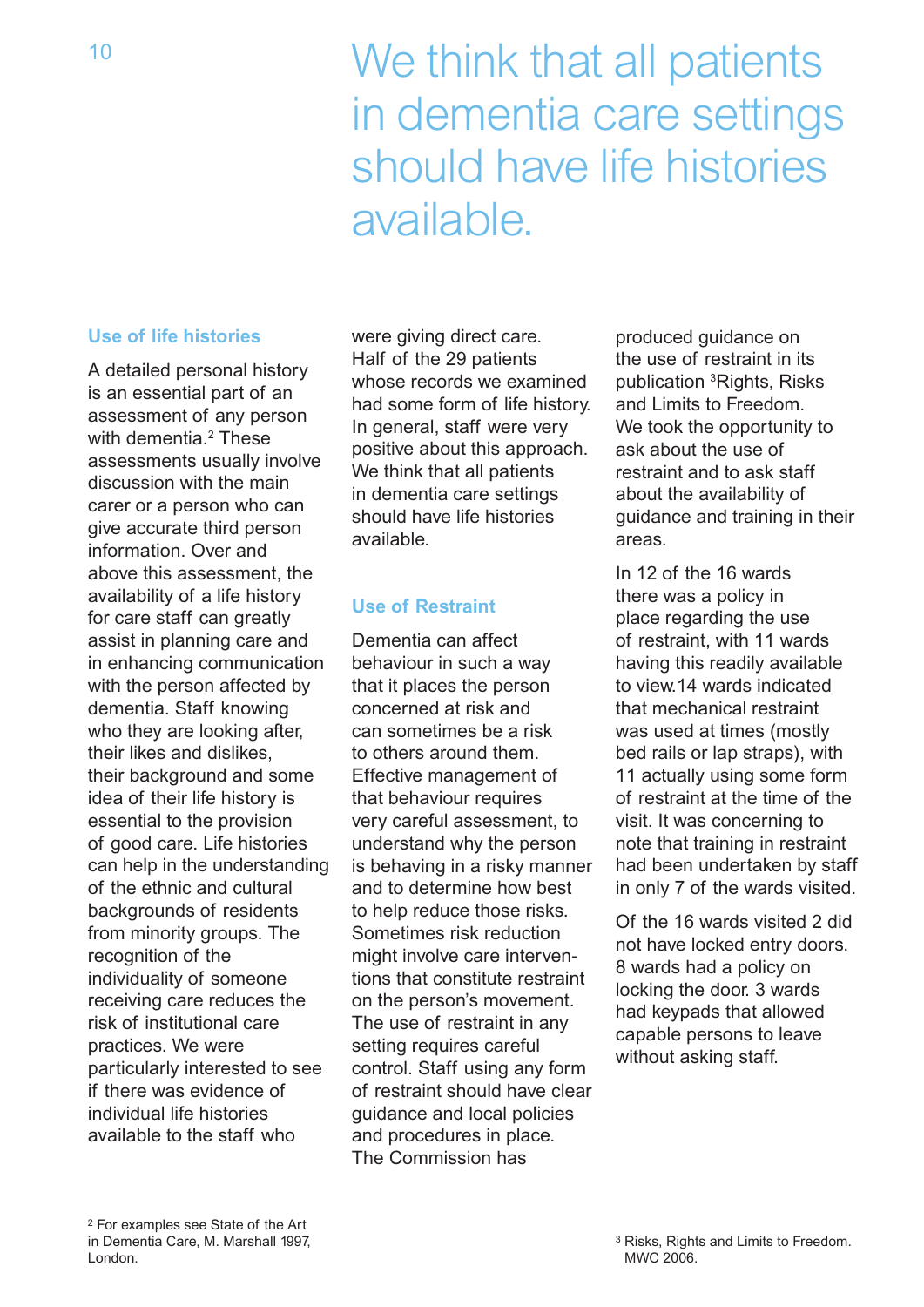# **Physical Health Care**

Regular physical health checks are essential for older people in continuing care wards. Many patients with dementia find it difficult to express discomfort or identify symptoms that may indicate physical illness. Recognising pain requires careful assessment and, of the 29 case records examined, 5 had no record of the last physical health check carried out and only 10 patients had evidence of a pain assessment tool in place. 1 person had a physical health check over 12 months before the visit with 4 taking place 6-12 months prior to our visit. 4 had a check 3-6 months before our visit with 16 having had a physical check within the 3 months prior to our visit.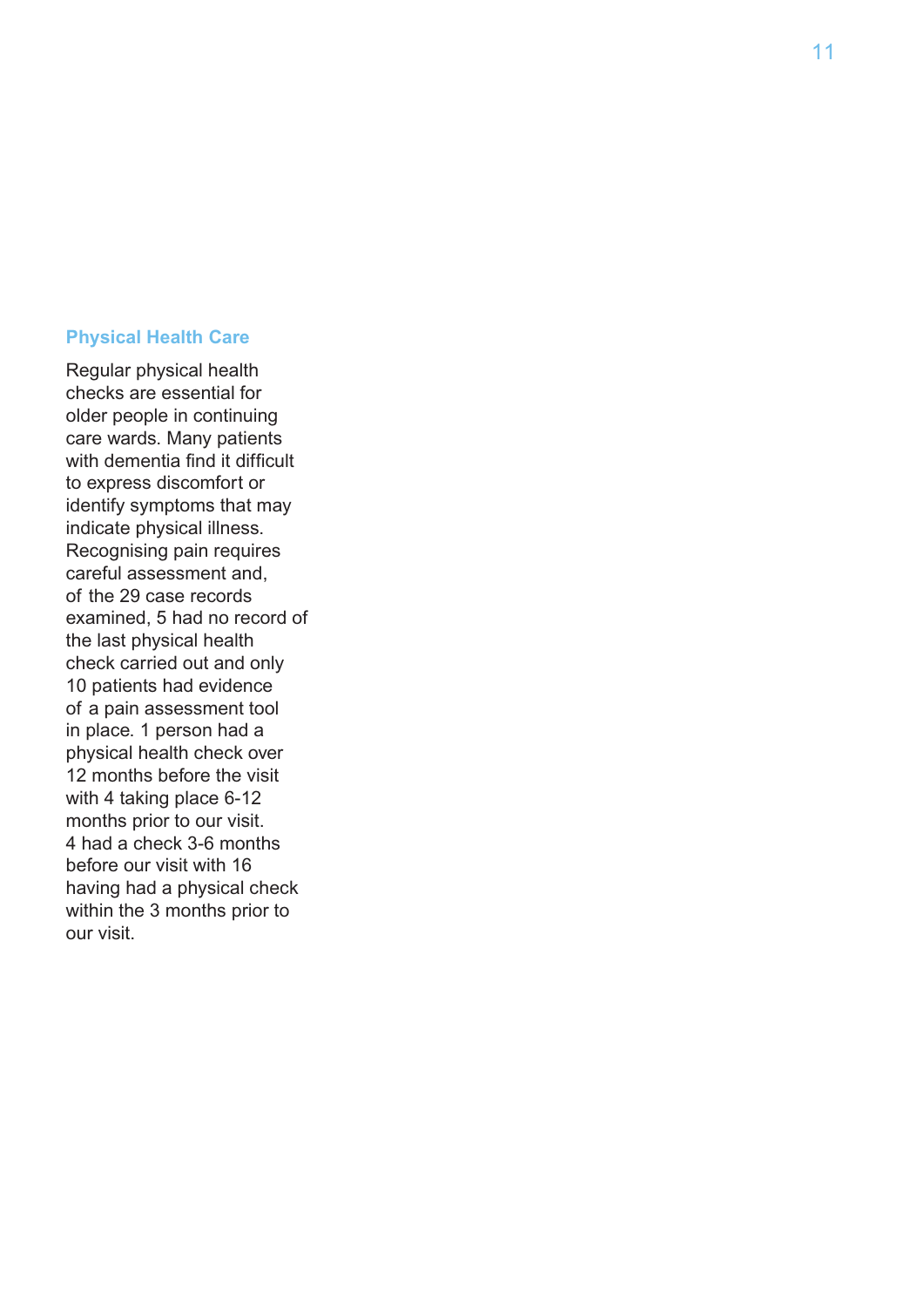# **Table 3 Nutrition**

|                         |                     |                 |                |                |                | $%$ of           |                   |
|-------------------------|---------------------|-----------------|----------------|----------------|----------------|------------------|-------------------|
|                         |                     | <b>Patients</b> |                |                |                | patients         | <b>Staff</b>      |
|                         |                     | in ward         | Inten-<br>sive |                |                | requiring<br>any | avail-<br>able at |
|                         |                     | at time         | assis-         | Super-         |                | assis-           | main              |
| <b>Hospital</b>         | <b>Ward</b>         | of visit        | tance          | vision         | <b>Total</b>   | tance            | meal              |
| Stratheden              | <b>Bayview</b>      | 9               | 1              | 6              | $\overline{7}$ | 11               | $\overline{4}$    |
| Vale of Leven           | Fruin               | 12              | 1              | 11             | 12             | 8                | $\overline{4}$    |
| Kelso                   | Poynder View        | 14              | 9              | 5              | 14             | 65               | $\overline{4}$    |
| <b>Ayrshire Central</b> | Pavillion 1         | 12              | 1              | 11             | 12             | 8                | $\overline{4}$    |
| <b>Gartnavel Royal</b>  | <b>Tate House</b>   | 21              | 3              | 18             | 21             | 14               | $\mathbf 5$       |
| Whyteman's Brae         | Seaview             | 15              | 11             | 4              | 15             | 73               | $6\,$             |
| Murray Royal            | Kinclaven           | 12              | 4              | 8              | 12             | 33               | 4                 |
| <b>New Craigs</b>       | <b>Torvean</b>      | 12              | 8              | 4              | 12             | 66               | $\overline{4}$    |
| Tippethill              | Roseberry           | 28              | 14             | $\overline{7}$ | 21             | 50               | 5                 |
| Huntly                  | <b>Gordon Villa</b> | 8               | $\overline{2}$ | $\overline{2}$ | 4              | 25               | $\overline{4}$    |
| <b>REH</b>              | Canaan              | 20              | 12             | 8              | 20             | 60               | $9$               |
| Bonnybridge             | Ward 3              | 20              | 6              | 4              | 10             | 30               | 5                 |
| Rosslynlee              | CC <sub>1</sub>     | 12              | 12             | $\overline{0}$ | 12             | 100              | $\overline{4}$    |
| Ravenscraig             | Dunrod F            | 22              | 8              | 13             | 21             | 36               | 5                 |
| Cleland                 | Parkside North      | 15              | 15             | $\mathbf 0$    | 15             | 100              | 4                 |
| Liff                    | Ward 19             | 14              | $\overline{7}$ | 7              | 14             | 50               | 5                 |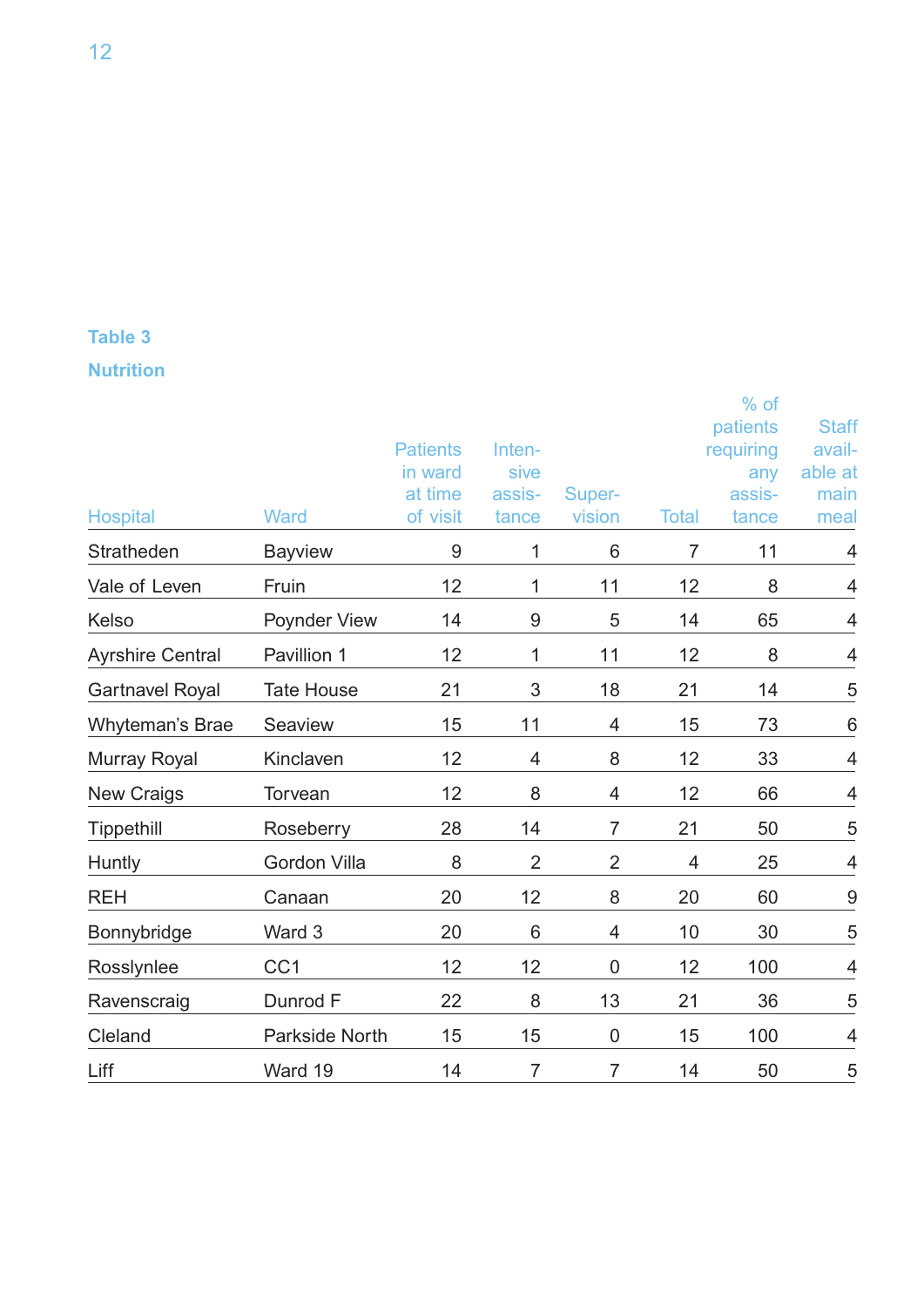People in continuing care dementia wards are likely to be vulnerable and susceptible to under-nutrition and associated weight loss<sup>4</sup>. Eating is an important part of daily life. We were particularly interested to see if there was sufficient time support and the right environment for patients to enjoy their meals as a significant event in their day. Our visit gave an opportunity to ask questions about the arrangements for support and supervision at meal times and ask if staff felt they had the time to attend to this vital part of daily life of people living in continuing care wards.

Table 3 illustrates the degree of close support and super vision a large proportion of the patients in the wards visited require. In 7 of the wards visited it was reported

that there were insufficient staff to help at mealtimes. One ward acknowledged that meals can go cold while staff try to attend to all of the patients. All of the wards recognized the importance of nutrition and some had rearranged staff meal breaks to provide sufficient resources.

In the 16 wards visited there was evidence that patients' weight was recorded, although it was hard to see in some cases how often this was reviewed and how it related to individual care plans. Of the 29 patients' records viewed 16 had had a dated record of body mass index. A dietitian was directly involved in 7 cases.

4 wards did not have separate dining areas, although not all staff saw this as a problem, particularly for patients who are highly physically dependent.

Only 2 wards had easy, open access to drinking water for patients. There was little evidence of individual fluid requirements specified in individual care plans.

#### **Activities**

Keeping physically and mentally active is very important for people with dementia in continuing care. Put simply, sitting still is bad for your health. Stimulating mental activities can help with orientation and memory. Of 29 patients case records that we examined there were a wide range of activities recorded. For 14 people, however there was no evidence of assessment for, or the provision of, any social or recreational activities in their care plans.

<sup>4</sup> Food, Fluid and Nutritional Care in Hospitals National Overview August 2006, NHS Quality Improvement Scotland.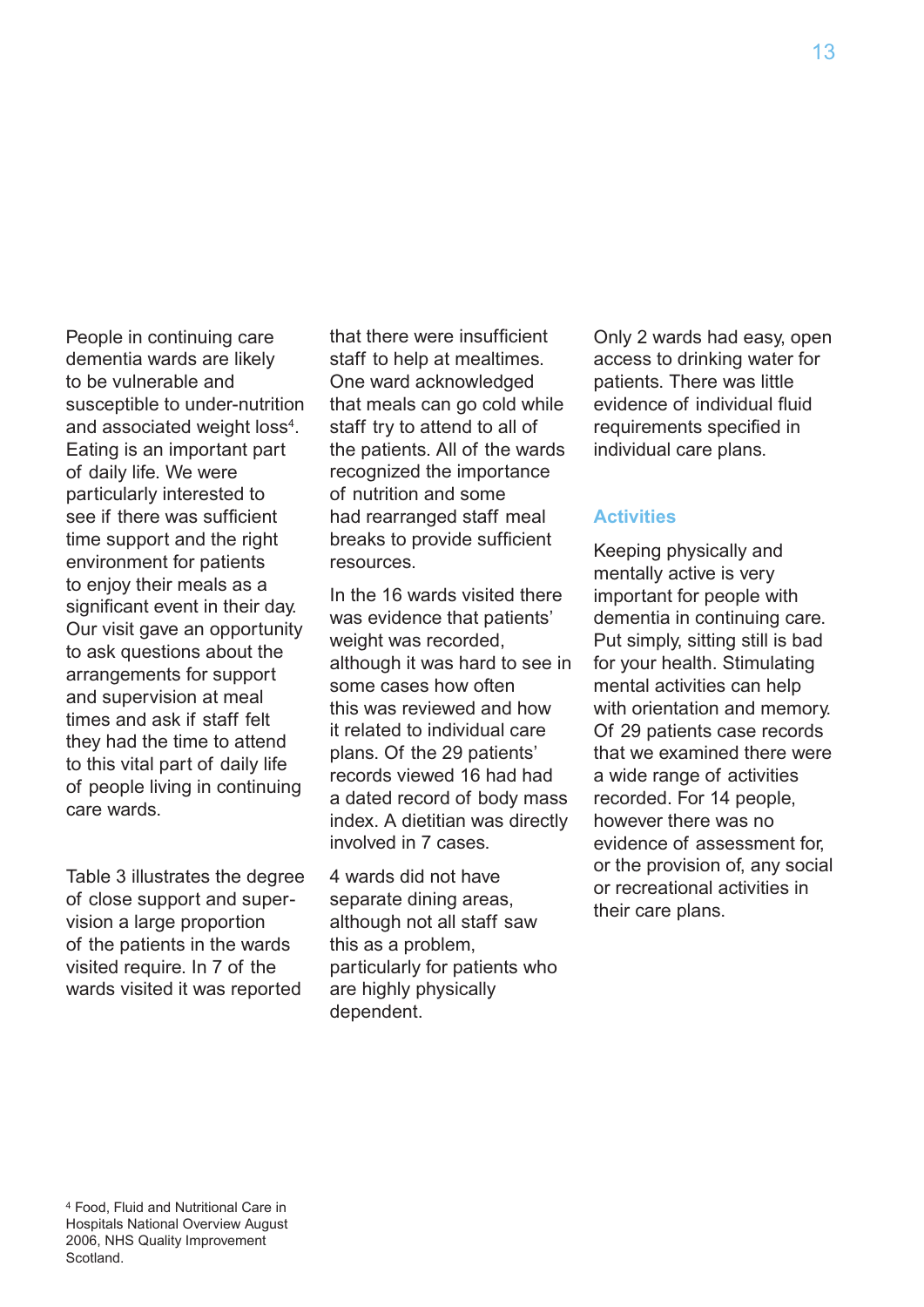## **Activities mentioned in individual care plans (n=29)**

| Aromatherapy          | 1 |
|-----------------------|---|
| <b>Exercise</b>       | 1 |
| <b>Hairdressers</b>   | 1 |
| Listening to music    | 5 |
| <b>Lunch Outings</b>  | 1 |
| Make up               | 1 |
| Massage               | 6 |
| Outings               | 2 |
| <b>Physical Games</b> | 1 |
| Reading               | 2 |
| Reminiscence          | 4 |
| Shopping              | 1 |
| Sing a longs          | 1 |
| Walks                 | 1 |
| <b>Word Games</b>     | 2 |
|                       |   |

Many staff commented on the need for more resources to provide a better range of activities for patients.

Although staff reported wider availability of activities in some of the wards visited, we were disappointed at the relatively low emphasis on the encouragement of appropriate and stimulating activities for patients.

We were also interested in seeing how often patients have an opportunity to get outside the ward. Of the 29 records examined it appeared that 9 patients had not left the ward since admission. 4 had been out in the last 6 to 12 months, 2 in the last 3 to 6 months and 12 in last 3 months.

Many staff commented on the need for more resources to provide a better range of activities for patients. A recurrent theme was difficulties in accessing appropriate transport.

*"... a better mini bus in which we could take patients out. The current bus has too high a step and that limits its use."* 

*"The activities co-ordinator has made a huge difference to the quality of life of all the patients on the ward. She works with everyone ..."*

*"More staff would help. Tomorrow 1 registered nurse, 1 nursing assistant and 3 agency staff. We need OT and stimulation, our support worker presently has to cover basic care."*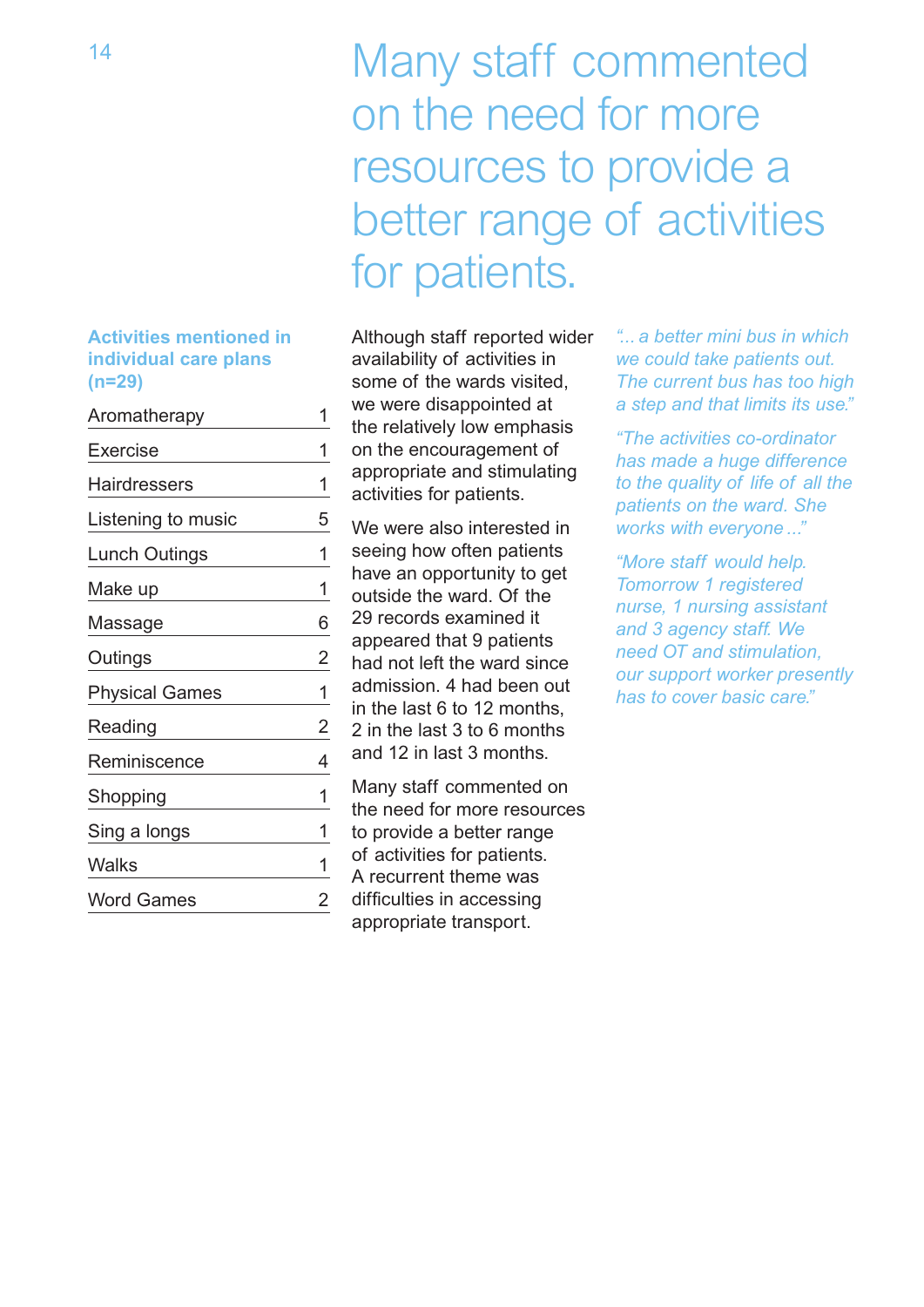#### **What will the Commission do next?**

Dementia care is fortunate in that there are many sources of guidance and good practice available. We will press services to make the investment to improve facilities, to review the quality of their current services in light of guidance on good practice and enable staff to take a critical look at their care practices and seek out ways to improve the service they provide.

We will discuss the findings of our visit at our regular meetings with all of the services involved and discuss the issues raised with other relevant bodies such as NHS Quality Improvement Scotland.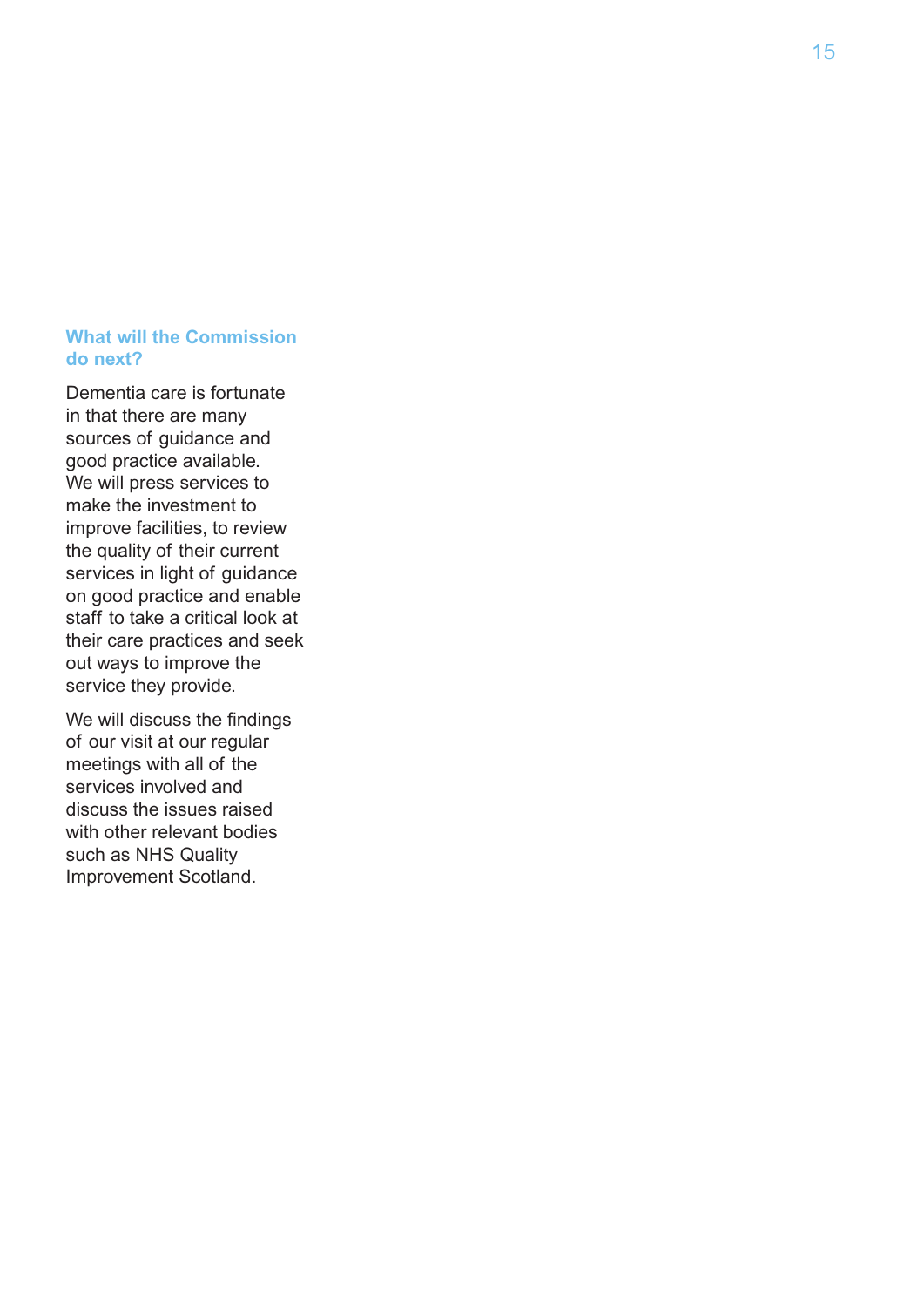### **Key messages for service providers**

- The assessment and provision care for people in continuing care wards should be driven by need, not by resources. While adequate resources are essential not all improve ments are expensive. Small changes can make big improvements to the quality of life for people living in continuing care wards.
- Staff want to provide excellent care in the right kind of environment but feel constrained by limited resources. Staff need support to improve existing care environments.
- Many of the wards visited did not provide information to patients and relatives in an accessible manner.
- The information available in all of the wards we visited was only in English.
- Relatives we spoke to were very positive about staff but thought that they should be able to spend more time with patients.
- Service providers should take a fresh look at the environment of their continuing care wards and use the extensive guidance available to see how their facilities match up to best practice standards.
- Methods of the assessment of care needs varied greatly between different wards providing essentially the same service. The introduction of the NHS Quality Improvement Scotland Integrated Care Pathway standards for dementia care will provide an opportunity to ensure best practice in assessment.
- Greater use of life histories would help in the assessment and provision of care and treatment.
- Nutrition and hydration are essential to care. Too many wards reported difficulty in making sure that patients are getting all the help they need with eating and drinking.
- Physical and mental activities for patients are valued by patients themselves, relatives and staff. However, options appear to be limited in many wards and too few patients are involved.